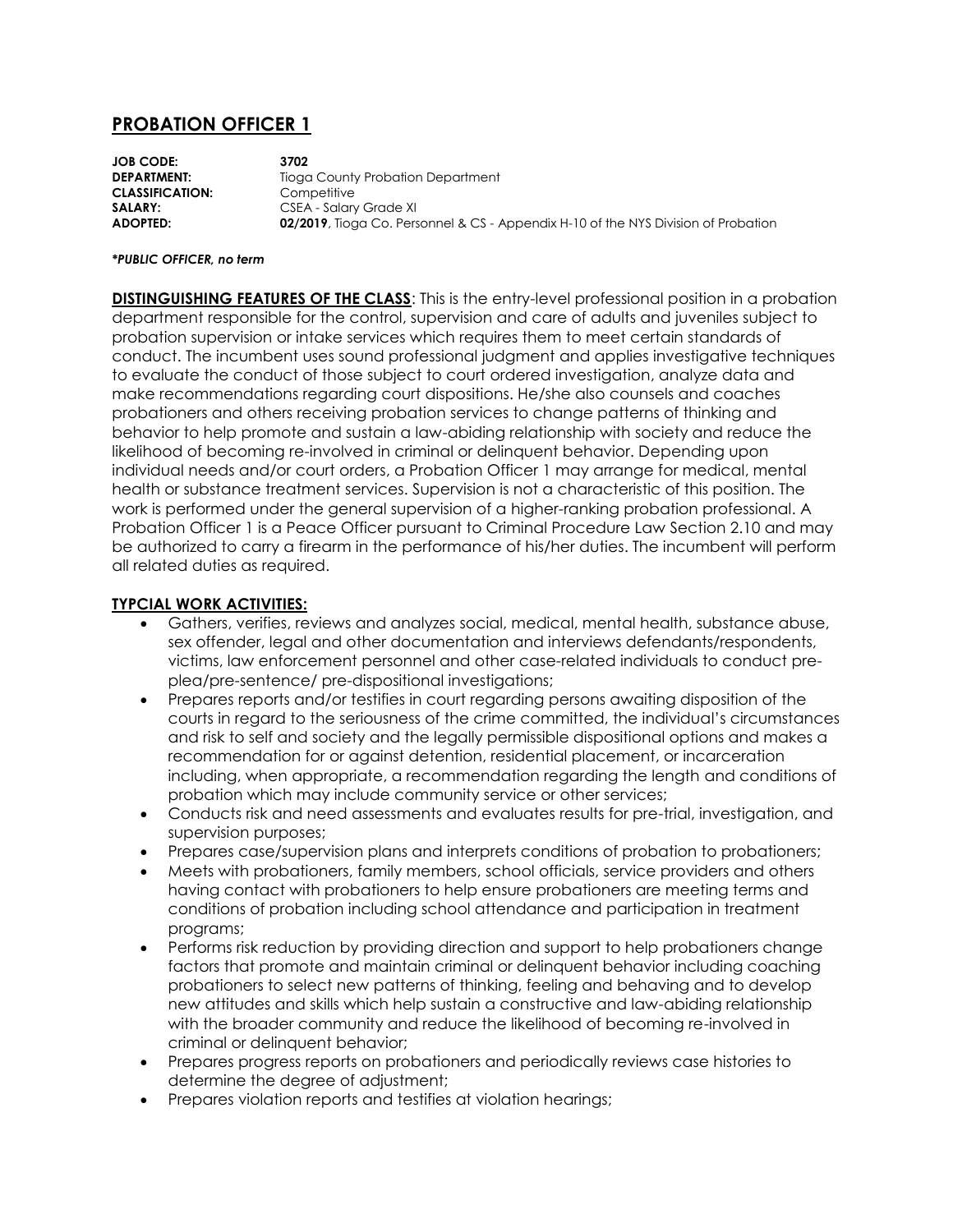- Prepares a final report once a case is closed;
- Meets with or otherwise communicates with his or her supervisor and peers to provide information related to the work performed;
- Develops and maintains relationships with other social and law enforcement agencies and cooperates with them in matters of mutual interest to assist probationers with life adiustments:
- Develops specific work goals and plans to prioritize, organize, and accomplish the work performed;
- Attends training and keeps abreast of professional developments and current technology to assist in the monitoring of probationers;
- May collect financial obligations from and issue receipts to offenders;
- May perform urine drug/alcohol screenings and collect DNA samples from probationers;
- May arrange for medical, mental health, substance abuse treatment or other services according to individual probationer's needs or court orders;
- May execute arrest warrants, conduct warrantless searches and/or make warrantless arrests;
- May use a firearm in performing duties and exercising authority pursuant to departmental policy.

**FULL PERFORMANCE KNOWLEDGE, SKILLS AND ABILITIES:** Good knowledge of the powers of a Peace Officer; Good knowledge of the geography of the jurisdiction employed in; Good knowledge of factors related to crime and delinquency; Working knowledge of the rules of evidence, arrest laws and custody procedures; Working knowledge of the provisions of the Health Insurance Portability and Accountability Act (HIPAA) regulations and policies relating to confidentiality of case record information; Working knowledge of social sciences, including sociology, psychology and demography; Working knowledge of community resources; Working knowledge of employment, training and treatment options available to probationers; Working knowledge of firearm safety; Skill in the use of firearms where authorized; Ability to administer accurate and thorough assessments; Ability to understand and follow oral and written instructions; Ability to analyze and organize data and prepare records and reports; Ability to conduct effective case planning; Ability to refer a probationer to the right types of services within the probation department and the broader community; Ability to promote and monitor change and take appropriate action to sustain growth or help the probationer initiate appropriate behavioral patterns; Ability to establish and maintain effective working relationships with others; Ability to counsel probationers regarding social, emotional and vocational problems; Ability to understand and interpret complex written technical information including statutes, regulations and operational procedures; Ability to communicate effectively both orally and in writing; Ability to administer drug and alcohol testing and collect DNA samples as needed; Ability to understand and empathize with the needs and concerns of others; Ability to maintain composure and make rational judgments under stressful conditions; Ability to use a firearm safely and effectively if so authorized.

## **OPEN COMPETITIVE MINIMUM QUALIFICATIONS: EITHER** –

- **a.** Satisfactory completion of a Probation Officer 1 traineeship, or
- **b.** Graduation from a regionally accredited college or university or one accredited by the New York State Board of Regents to grant degrees with a graduate degree in social work, social sciences, education, administration, law, criminal justice, or a related field; or
- **c.** Graduation from a regionally accredited college or university or one accredited by the New York State Board of Regents to grant degrees, with a Bachelor's degree or higher